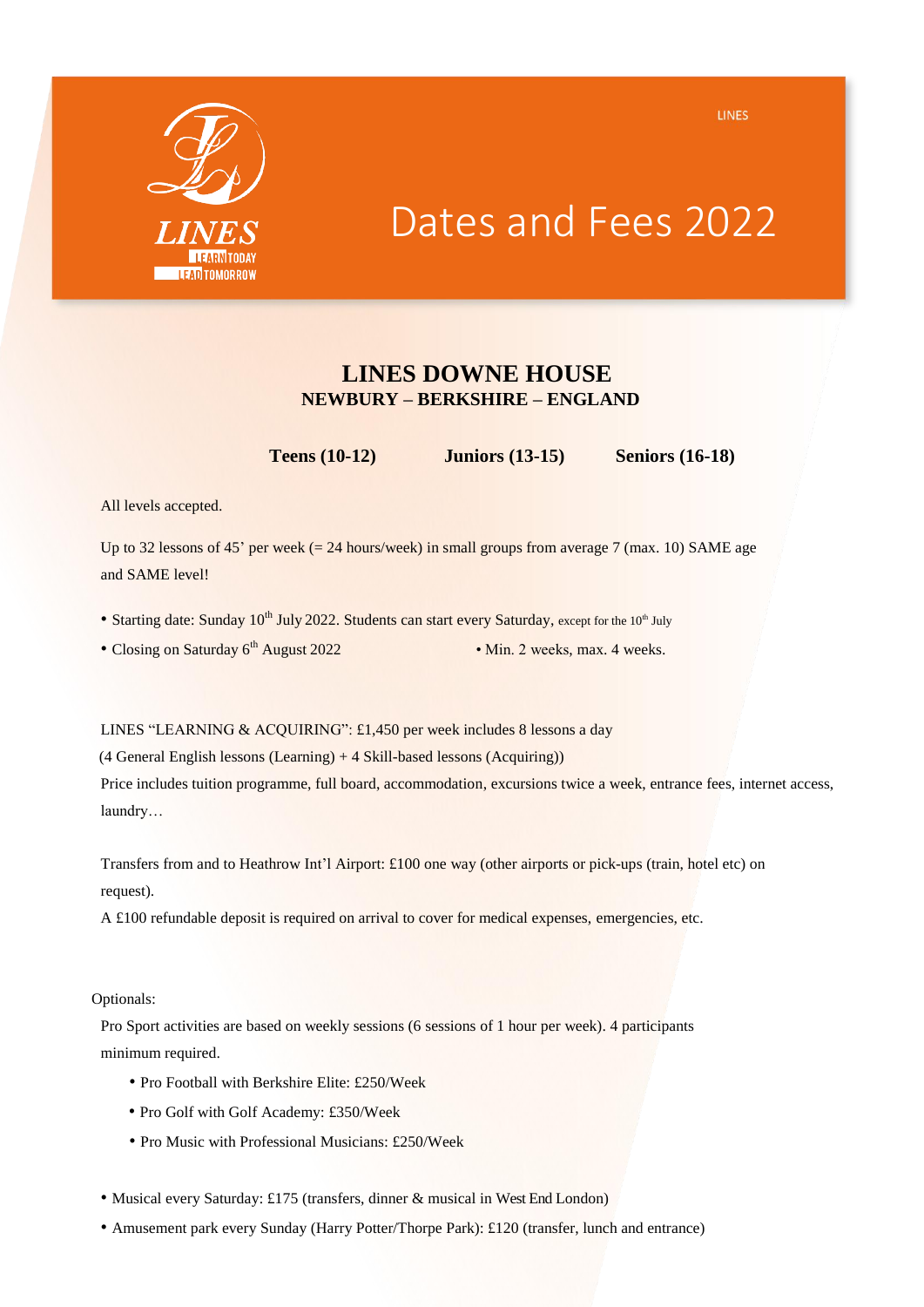

### Dates and Fees 2022

#### **LINES QUEENSWOOD HATFIELD – HERTFORDSHIRE – ENGLAND**

**Teens (10-12) Juniors (13-15) Seniors (16-18)**

All levels accepted.

Up to 32 lessons of 45' per week  $(= 24$  hours/week) in small groups from average 7 (max. 10) SAME age and SAME level!

- Starting date: Sunday 03<sup>rd</sup> July 2022. Students can start every Saturday, except for the 03<sup>rd</sup> July
- Closing on Saturday 30<sup>th</sup> July 2022 Min. 2 weeks, max. 4 weeks.

LINES "LEARNING & ACQUIRING": £1,450 per week includes 8 lessons a day

(4 General English lessons (Learning) + 4 Skill-based lessons (Acquiring))

Price includes tuition programme, full board, accommodation, excursions twice a week, entrance fees, internet access, laundry…

Transfers from and to Heathrow Int'l Airport: £100 one way (other airports or pick-ups (train, hotel etc) on request).

A £100 refundable deposit is required on arrival to cover for medical expenses, emergencies, etc.

Optionals:

Pro Sport activities are based on weekly sessions (6 sessions of 1 hour per week). 4 participants minimum required.

- Pro Tennis with Gosling LTA Centre of Excellence: £250/Week
- Pro Horse Riding with Trent Park Equestrian Centre: £350/Week
- Musical every Saturday: £175 (transfers, dinner & musical in West End London)
- Amusement park every Sunday (Harry Potter/Thorpe Park): £120 (transfer, lunch and entrance)

LINES